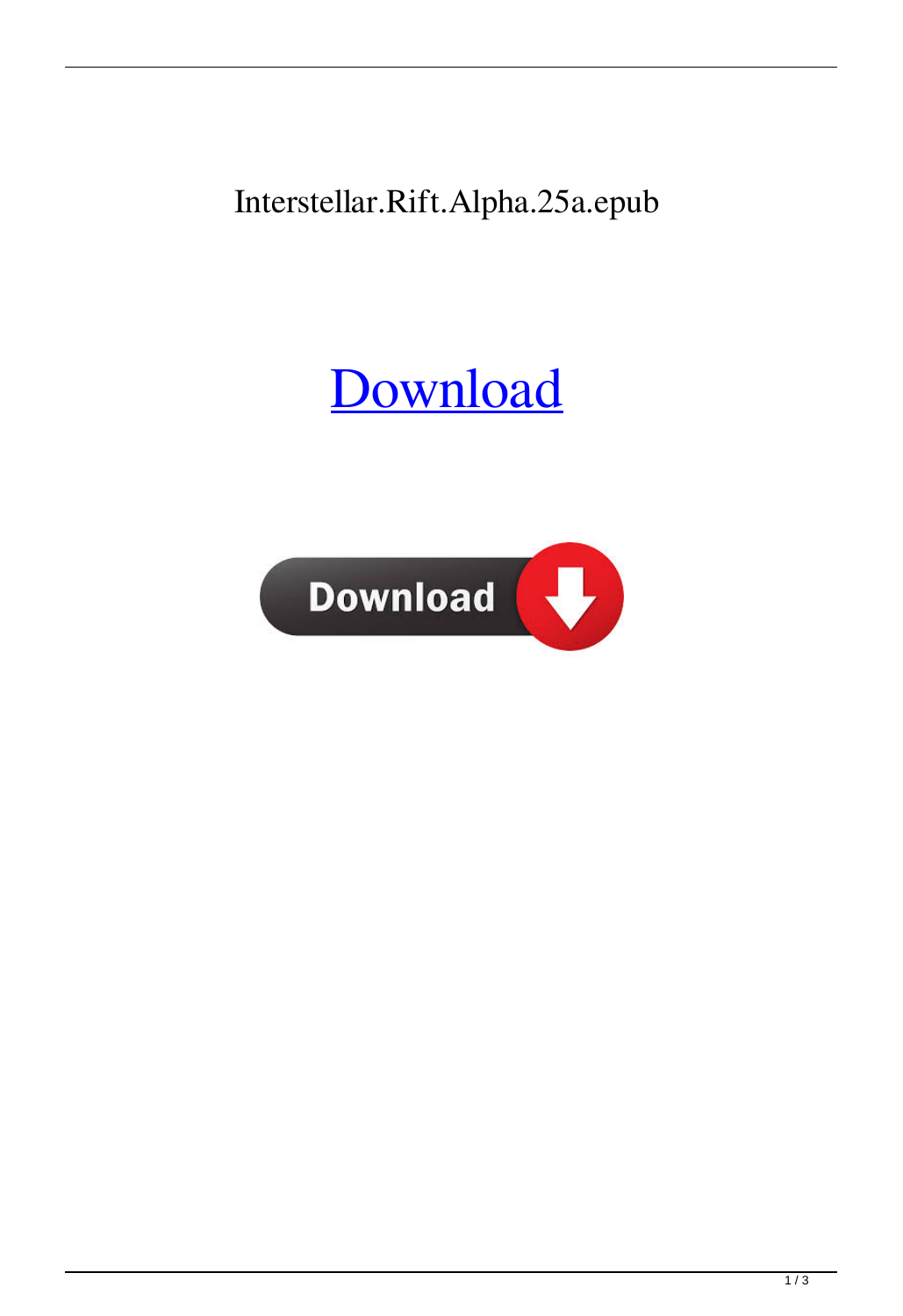Scientists at Queen Mary University of London have done a study on alpha and gamma angle and found that an alpha angle of  $26^{\circ} - 43^{\circ}$  with a gamma angle of  $12^{\circ} - 34^{\circ}$  is a good indicator of hip problems in the elderly. See also Angle Angle of attack References Category:Medical diagnosis Category:HipAlessandro Padovani Alessandro Padovani (born May 18, 1981) is a former Italian professional racing cyclist. Palmares 2002 1st Stage 4 Circuito del Ticino 1st Stage 1 Settimana Ciclistica Lombarda 1st Stage 2 Giro della Provincia di Reggio Calabria 1st Stage 2 Circuito del Ticino 2003 1st Stage 2 Settimana Ciclistica Lombarda 2004 1st Stage 2 Settimana Ciclistica Lombarda 1st Stages 1 & 2 Circuito del Ticino 1st Stage 3 Giro delle Valli del Gran Sasso 1st Stage 1 Giro della Provincia di Reggio Calabria 2005 2nd Gran Premio Nobili Rubinetterie References Category:1981 births Category:Living people Category:Italian male cyclists Closure Unit Tests goog.testing.MockControl goog.require('goog.testing.MockControl'); 2003 Chevy Avalanche i'm thinking of getting this truck. i don't know what the other options are though. it has a 230,000 mile engine that has to be replaced. i want to know if the 4wd or regular cab is more stable. and i need to know if this truck is used or not. i don't want a used one. if anybody could help with this i'd appreciate